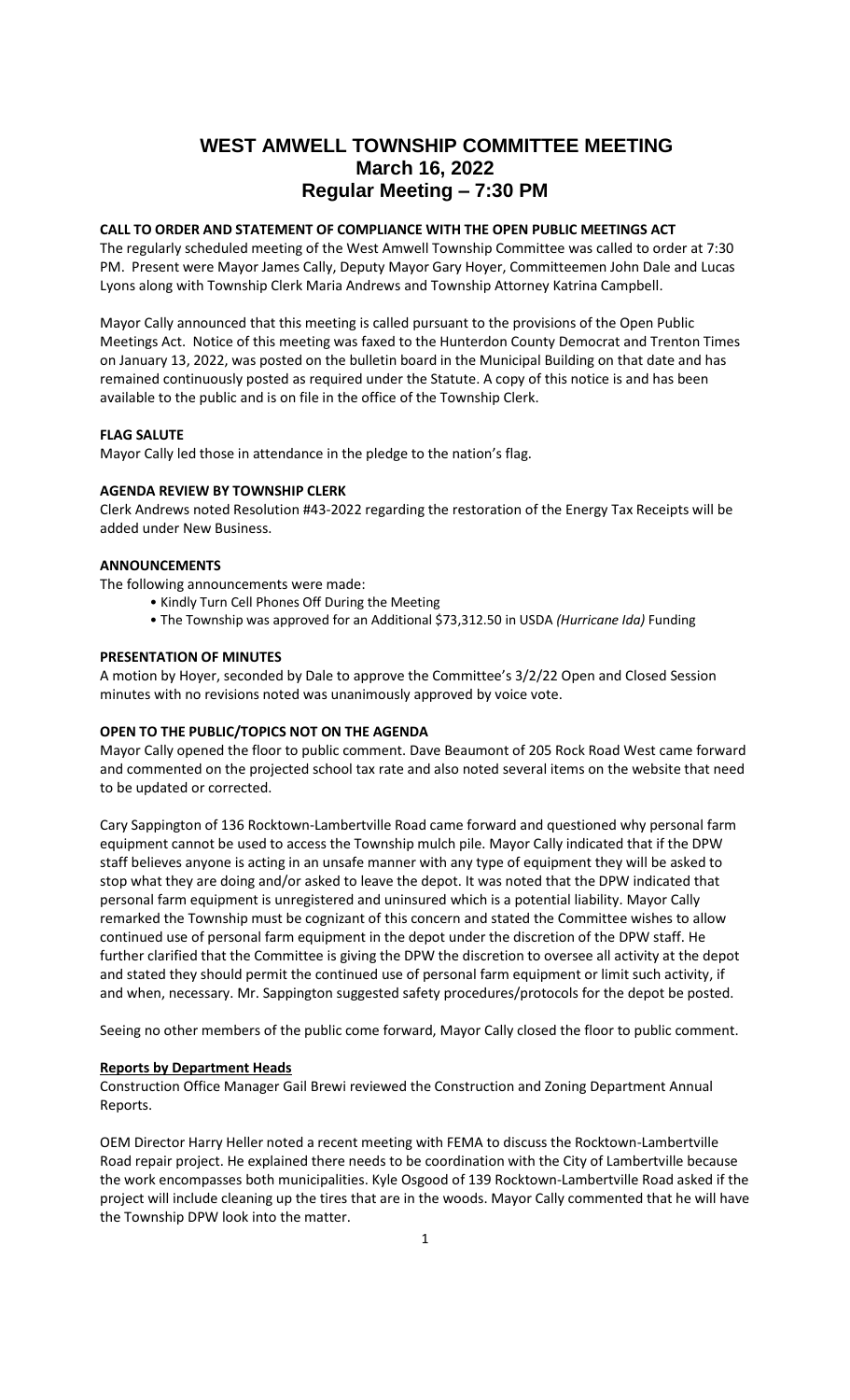Minutes: 3/16/22

# **INTRODUCTION/PUBLIC HEARING ON ORDINANCES**

It was noted for the record that no ordinances were listed on the agenda for action.

# **STANDING COMMITTEE REPORTS**

- A. Open Space: No report was given.
- B. Environmental: No report was given.
- C. Ag Advisory: No report was given.
- D. Finance Committee: No report given.

# **UNFINISHED BUSINESS**

It was noted for the record that there were no unfinished business matters listed on the agenda.

# **NEW BUSINESS/OTHER**

```
Resolution #41-2022: Authorizing CY2022 Budget Transfers
```
RESOLUTION AUTHORIZING CY2022 RESERVE BUDGET TRANSFERS Resolution 41-2022

**WHEREAS,** there are certain CY2022 Reserve Budget Appropriations of the Township of West Amwell with balances insufficient to meet requirements for operating Township Affairs; and

**WHEREAS,** there are CY2022 Reserve Budget Appropriations with unexpected balances that are not needed for such purposes; and

**WHEREAS,** Statutes 40A:4-59 provides for Transfers to those reserve accounts having insufficient balances during the first three months of the fiscal budget year; and

**NOW, THEREFORE, BE IT RESOLVED,** by the Township Committee of the Township of West Amwell that the following transfers are:

| To                         |          | From                        |          |
|----------------------------|----------|-----------------------------|----------|
|                            |          |                             |          |
| General Admin O/E          | 2,700.00 | Municipal Clerk O/E         | 4,500.00 |
| Engineering O/E            | 100.00   | Revenue Administration O/E  | 4,000.00 |
| Code Enforcement O/E       | 900.00   | Land Use Administration O/E | 600.00   |
| Streets & Roads O/E        | 1,500.00 |                             |          |
| Electricity                | 2,500.00 |                             |          |
| <b>Street Lighting</b>     | 100.00   |                             |          |
| Gasoline                   | 700.00   |                             |          |
| <b>Recycling Surcharge</b> | 600.00   |                             |          |
|                            |          |                             |          |
| Total:                     |          |                             |          |

9,100.00 9,100.00

*Certification*

*I hereby certify the foregoing is a true copy of a Resolution adopted by the West Amwell Township Committee at their regular meeting held on March 16, 2022.*

> \_\_\_\_\_\_\_\_\_\_\_\_\_\_\_\_\_\_\_\_\_\_\_\_\_\_\_\_\_\_\_ Maria Andrews, Township Clerk, RMC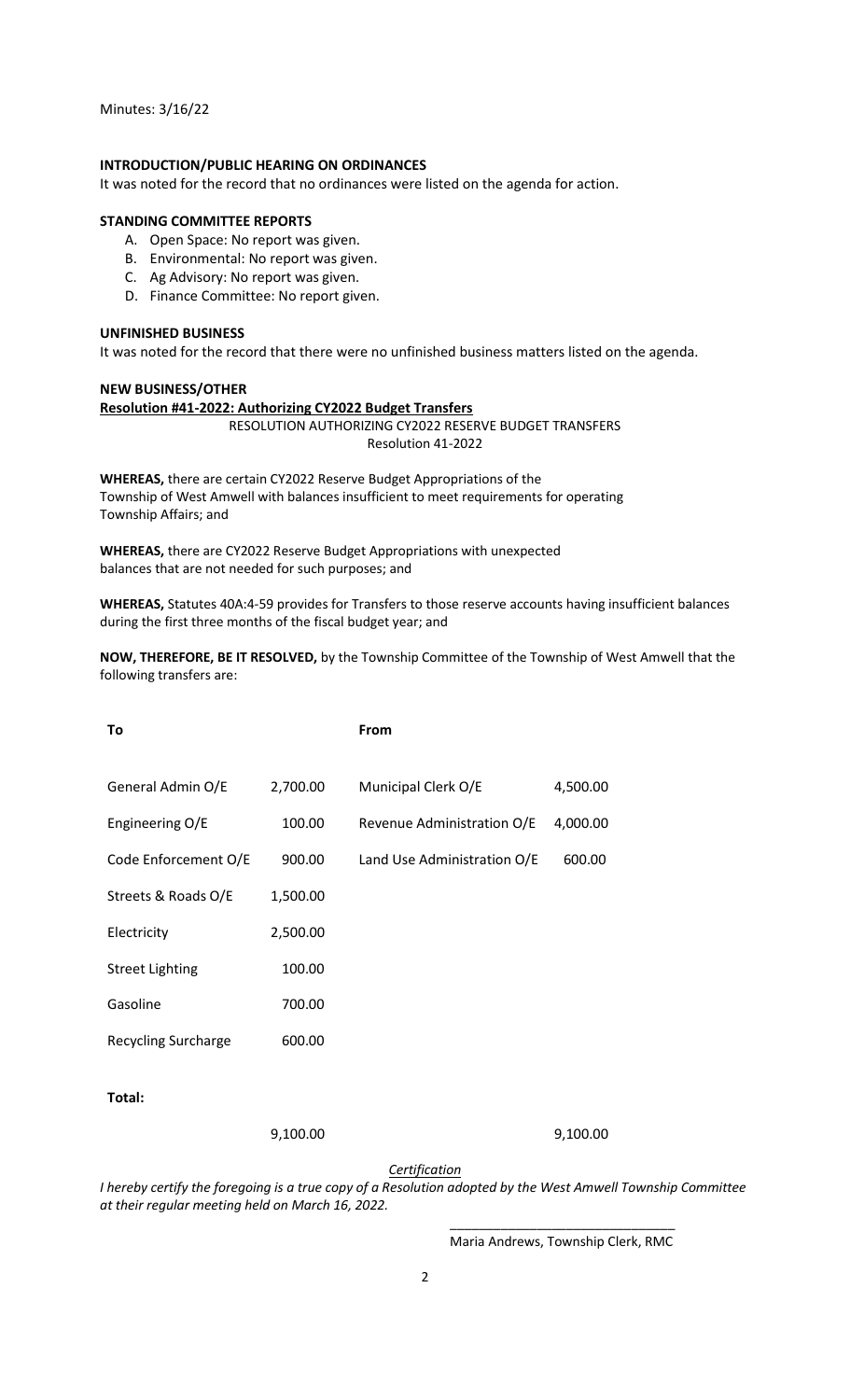A motion by Dale, seconded by Hoyer to approve Resolution #41-2022 was unanimously approved by roll call vote.

*Dale: Yes, Hoyer: Yes, Lyons: Yes, Cally: Yes*

**Acknowledgment: South Hunterdon Track & Field & Cross Country Booster Club 5K Run – 6/12/22** It was noted for the record that the Committee took no issue with the event.

**Authorization for Mayor Cally to Sign the Consent Form for the TWA Application – B:27 L:2** It was noted for the record that the Committee authorized Mayor Cally to sign the consent form.

# **Discussion: An Ordinance Authorizing Electric Vehicle Supply/Service Equipment & Parking**

Attorney Campbell explained the Committee can send a draft ordinance to the Planning Board for their review and recommendations. She highlighted the State's requirements now include that housing developments will need to incorporate EVO charging stations.

There was some additional discussion on potential grant funding with no definitive direction from the Committee regarding pursuing the ordinance.

#### **Discussion: Proposal from NJ Grow Free, LLC**

Present for the discussion was property owner Michael Rassweiler and his business partner Andrew Scott Morgan. Mr. Rassweiler explained he is seeking support for a *cannabis cultivation center* on his Rock Road East property which he noted the ordinance defines as "a building, structure or premises used for the cultivation of cannabis." He also remarked that cannabis as defined in the ordinance does not include Hemp and does not limit the number of cannabis cultivation centers.

Mr. Rassweiler commented that even though the ordinance has removed residential zones from cannabis cultivation, it should not preclude the freedom of a resident from applying for a variance to grow cannabis. The Committee noted that micro-grow businesses are permitted in residential zones.

With regard to Farmland Assessed properties, Mr. Rassweiler noted that the NJ Cannabis Law states that "No farmland assessed properties shall be licensed to cultivate cannabis" but he believes there is no reason why an existing farm might not give up its farmland assessment on a designated area thereby protecting the continued land use as agriculture but yielding the Township a higher property tax. Attorney Campbell commented that the State will not allow an "exception" area for growing cannabis on a property and she clarified that if Mr. Rassweiler pursued growing cannabis he would likely lose his farmland assessment.

Mr. Rassweiler also expressed that the ordinance states cannabis is not hemp but he said, "The outdoor cultivation of hemp, which in all but the concentration of THC, is the same plant as cannabis." Mr. Rassweiler commented that if the Township recognizes outdoor hemp production is permitted, then he believes the Township should acknowledge the outdoor production of cannabis as conditionally permitted.

The Committee did not support Mr. Rassweiler's proposal because they do not want outdoor growing anywhere in the Township and suggested that Mr. Rassweiler could pursue a micro-grow under the ordinance if he wished to do so. Attorney Campbell noted that while a micro-grow is allowed in Mr. Rassweiler's zone, it would still need to be inside a building because no outgrow growing is allowed anywhere in the municipal boundaries. She also commented that cannabis does not have Right-to-Farm protection and she remarked security of any site will be an important issue.

## **Discussion: Possible Job Posting for an Office Assistant in the Clerk's Office**

The Committee expressed support for possibly hiring a part-time office assistant for approximately 20 hours a week but no official job posting was authorized at this time.

# **Resolution #43-2022: Urging the Swift Passage of S-330 which restores Energy Tax Receipts Resolution 43-2022 Urging the Swift Passage of S-330 which restores Energy Tax Receipts**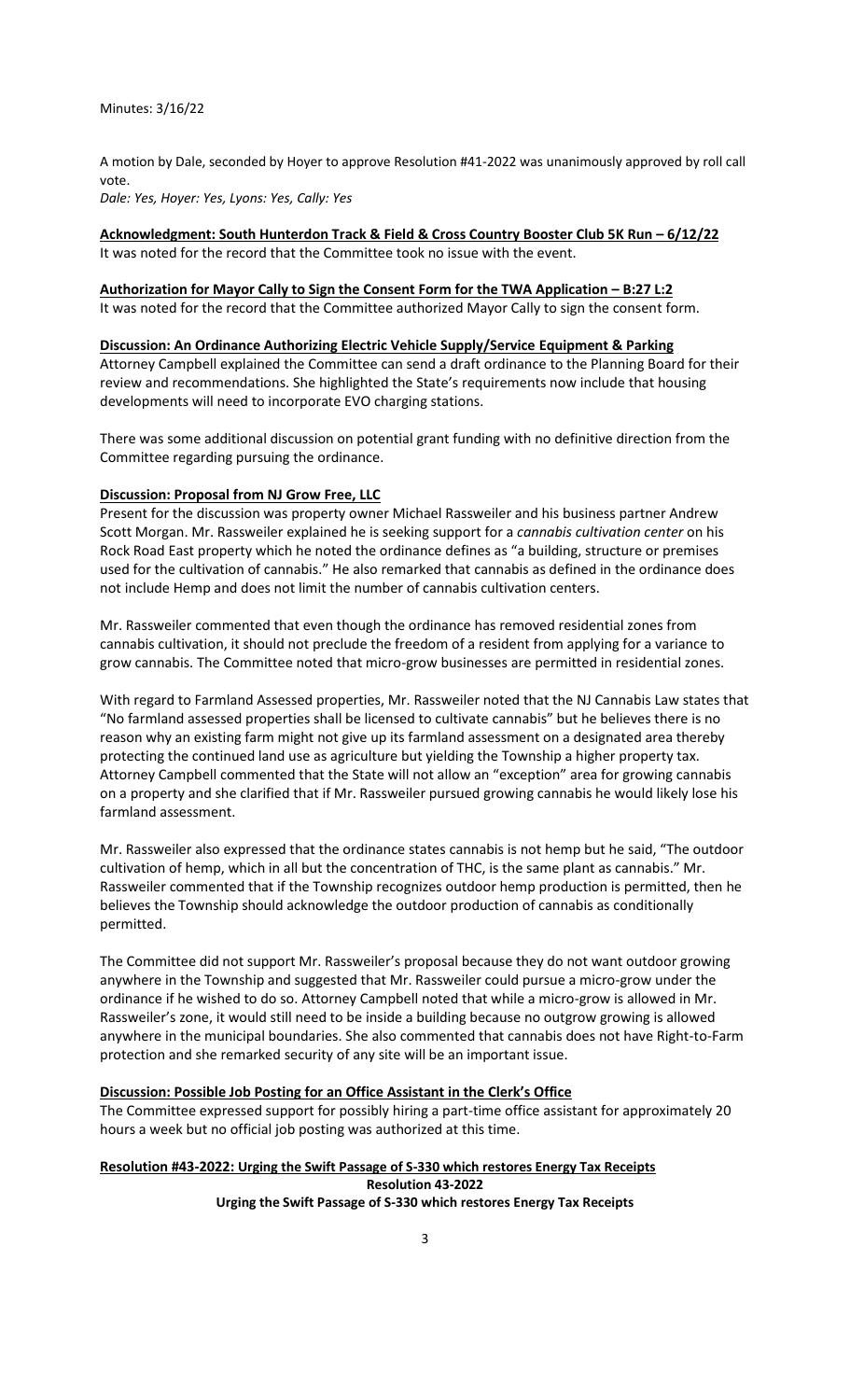Minutes: 3/16/22

**WHEREAS**, taxes on gas and electric utilities were originally collected by the host municipalities to be used for local purposes and to compensate the public for the use of their rights of way; and

**WHEREAS**, when the State made itself the collection agent for these taxes, it promised to dedicate the proceeds to municipal property tax relief; since, just as municipalities collect property taxes for the benefit of school districts, counties, and other entities, the State is supposed to collect Energy Taxes for the benefit of municipal governments; and

**WHEREAS**, for years, though, State budget makers have diverted funding from Energy Taxes to fund State programs; and instead of being spent on local programs and services and used to offset property taxes, the money has been spent as successive Legislatures and Administrations have seen fit; and

**WHEREAS**, the diversion of dedicated energy tax receipts to the State's General Fund further jeopardizes this critical property tax relief funding in future years; and

**WHEREAS**, by reducing Consolidated Municipal Property Tax Relief Act (CMPTRA), which is also comprised of revenues that should be returned to municipalities, State Budget makers have been able to continue collecting Energy Taxes, while keeping additional revenue that should have been returned to provide property tax relief; and

**WHEREAS**, the cumulative impact of years of underfunding has left many municipalities with serious needs and burdensome property taxes; and

**WHEREAS**, local elected officials are in the best position to decide the best use of these resources, which were always intended to fund local programs and services; and

**WHEREAS**, Senator Singleton and Senate President Scutari have introduced legislation (S-330) that will restore, over a five-year period, Energy Tax Receipts to municipalities;

**NOW, THEREFORE, BE IT RESOLVED**, that the governing body of West Amwell Township in the county of Hunterdon urges the Legislature to swiftly pass this legislation and Governor Murphy sign the legislation prior to passage of the FY2023 State budget; and

**BE IT FURTHER RESOLVED** that a copy of this Resolution is forwarded to Senate President Scutari, Assembly Speaker Coughlin, Governor Murphy, and the League of Municipalities.

# *Certification*

*I hereby certify the foregoing is a true copy of a Resolution adopted by the West Amwell Township Committee at their regular meeting held on March 16, 2022.*

> \_\_\_\_\_\_\_\_\_\_\_\_\_\_\_\_\_\_\_\_\_\_\_\_\_\_\_\_\_\_\_ Maria Andrews, Township Clerk, RMC

A motion by Hoyer, seconded by Dale to approve Resolution #43-2022 was unanimously approved by roll call vote.

*Dale: Yes, Hoyer: Yes, Lyons: Yes, Cally: Yes*

# **OPEN TO THE PUBLIC**

Mayor Cally opened the floor to public comment. Dave Beaumont of 205 Rock Road West came forward again and expressed how "blessed" the Township is to have Gail Brewi and Harry Heller working for them. He also commented that for the past 3 months he has felt like an outcast and asked when the Committee would consider putting him back on the Boards/Committees and website groups. Mayor Cally indicated that while the school referendum matter is still pending in the Courts, the Committee wished to leave everything status quo because they believed the situation caused a conflict. Mayor Cally remarked Mr. Beaumont's views are at odds with the way the Township voters voted and he indicated they can review Mr. Beaumont's appointments to the various Boards/Committees in the future. Mr. Beaumont commented that he believes the Committee is making a decision based on bad information.

Kyle Osgood of 139 Rocktown-Lambertville Road thanked Gail Brewi for her work in the Construction Office and also commented that the new Zoning Officer is "awesome." He then asked if there is any update on the municipal solar project. Mayor Cally noted that Nexamp had put everything on hold during the COVID pandemic shutdown but stated he will follow up with them on the status of the project.